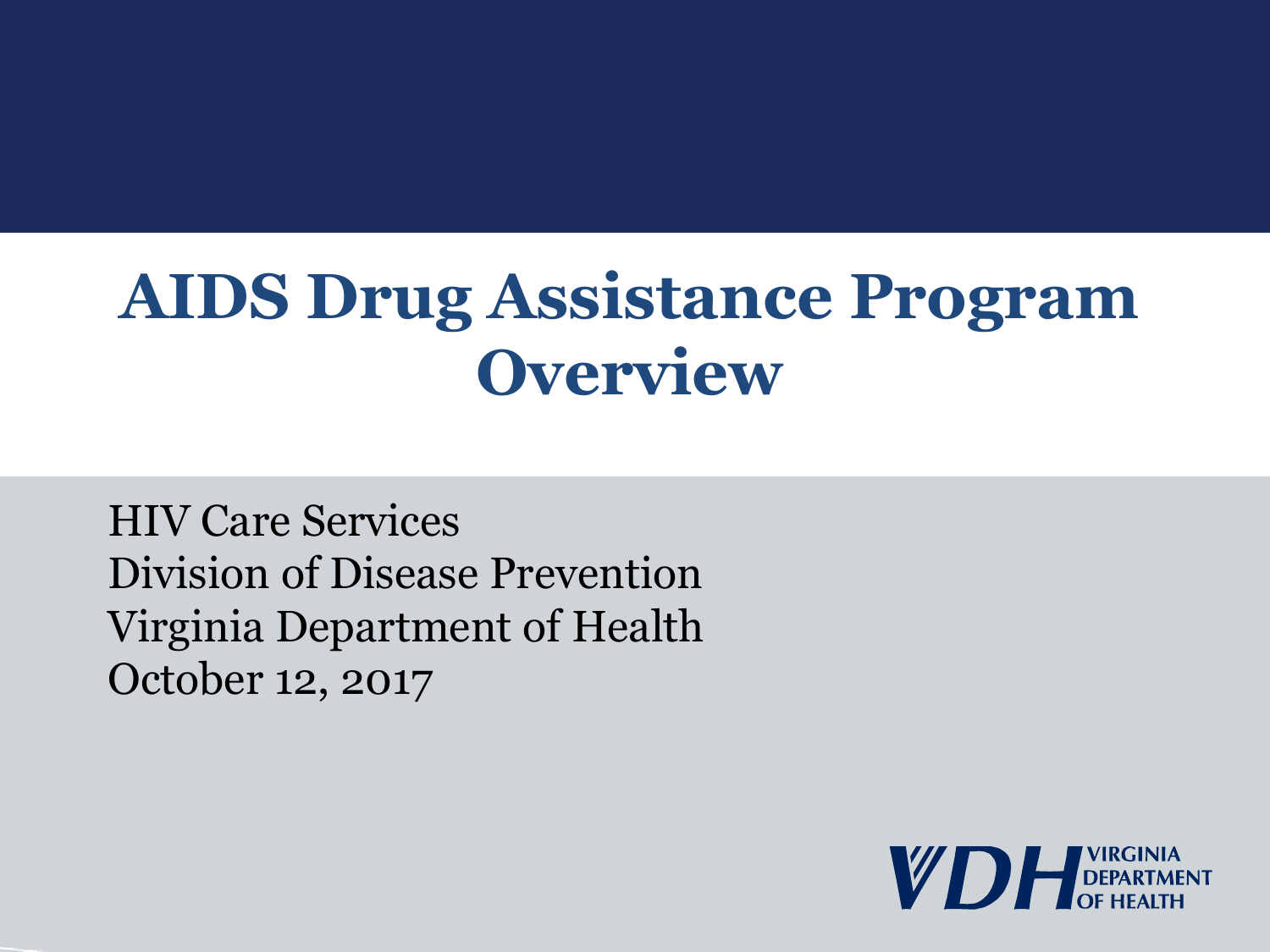# **Background**

- The Virginia AIDS Drug Assistance Program (ADAP) provides access to life-saving medications for the treatment of HIV and related illnesses for low-income clients through the provision of medications or through assistance with insurance premiums and medication copayments.
- Waitlist implemented in November 2010
- In November 2011, new clients and wait-listed clients were enrolled back onto ADAP
- In August 2012, the waiting list was eliminated and enrollment was opened to all persons who met current ADAP criteria.
- In 2014, ACA implementation began with the majority of ADAP clients moving to insurance.

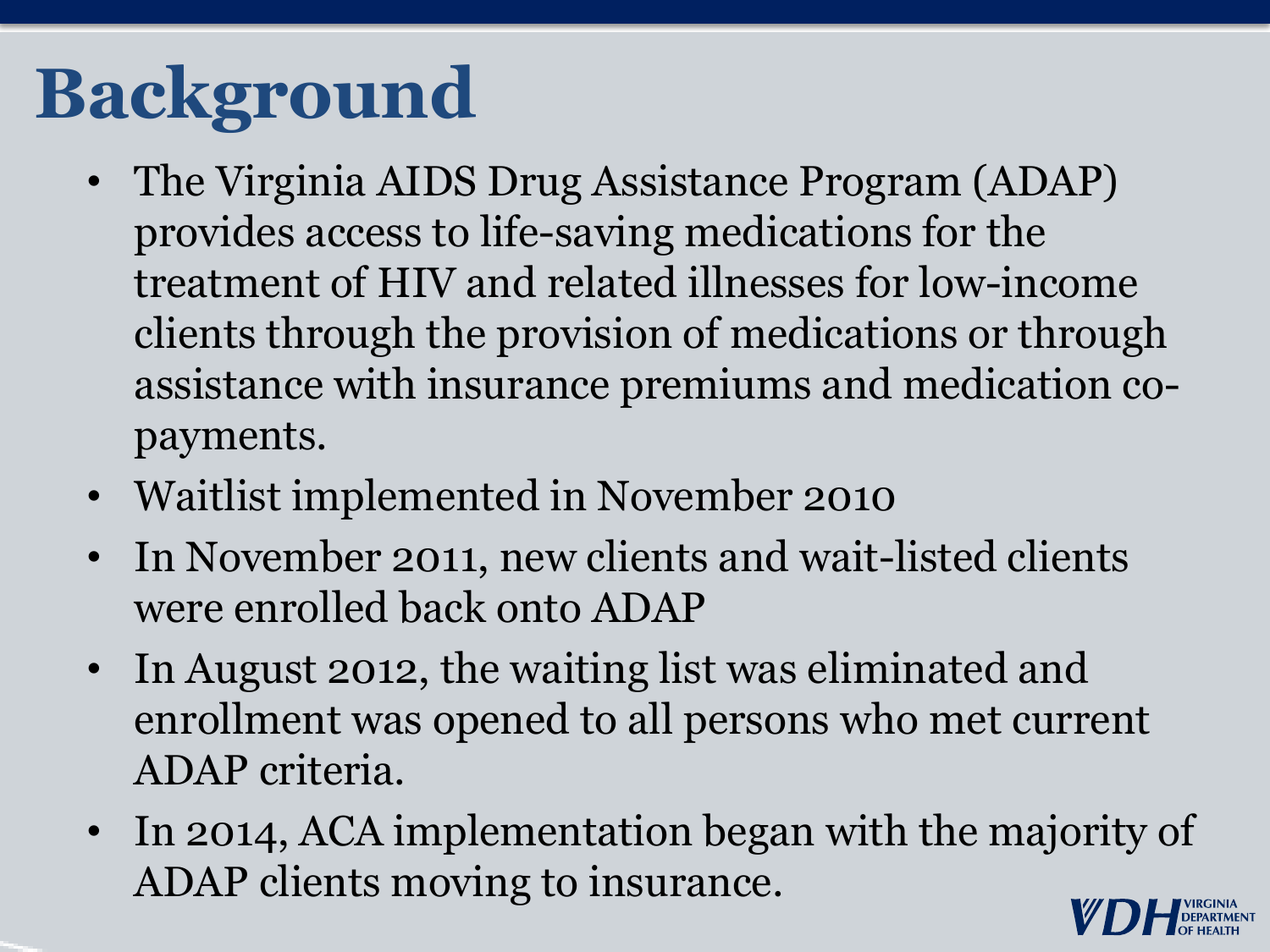## **Eligibility Criteria**

- Resident of Virginia.
- Have an individual or family income at or below 500% of the Federal Poverty Level.
- Have a documented HIV diagnosis
- Not qualify for or have Medicaid.
- Provide proof of income, changes in insurance coverage, or any changes in residency every six months for recertification. Failure to report changes in factors impacting eligibility may result in discontinuation of ADAP services.

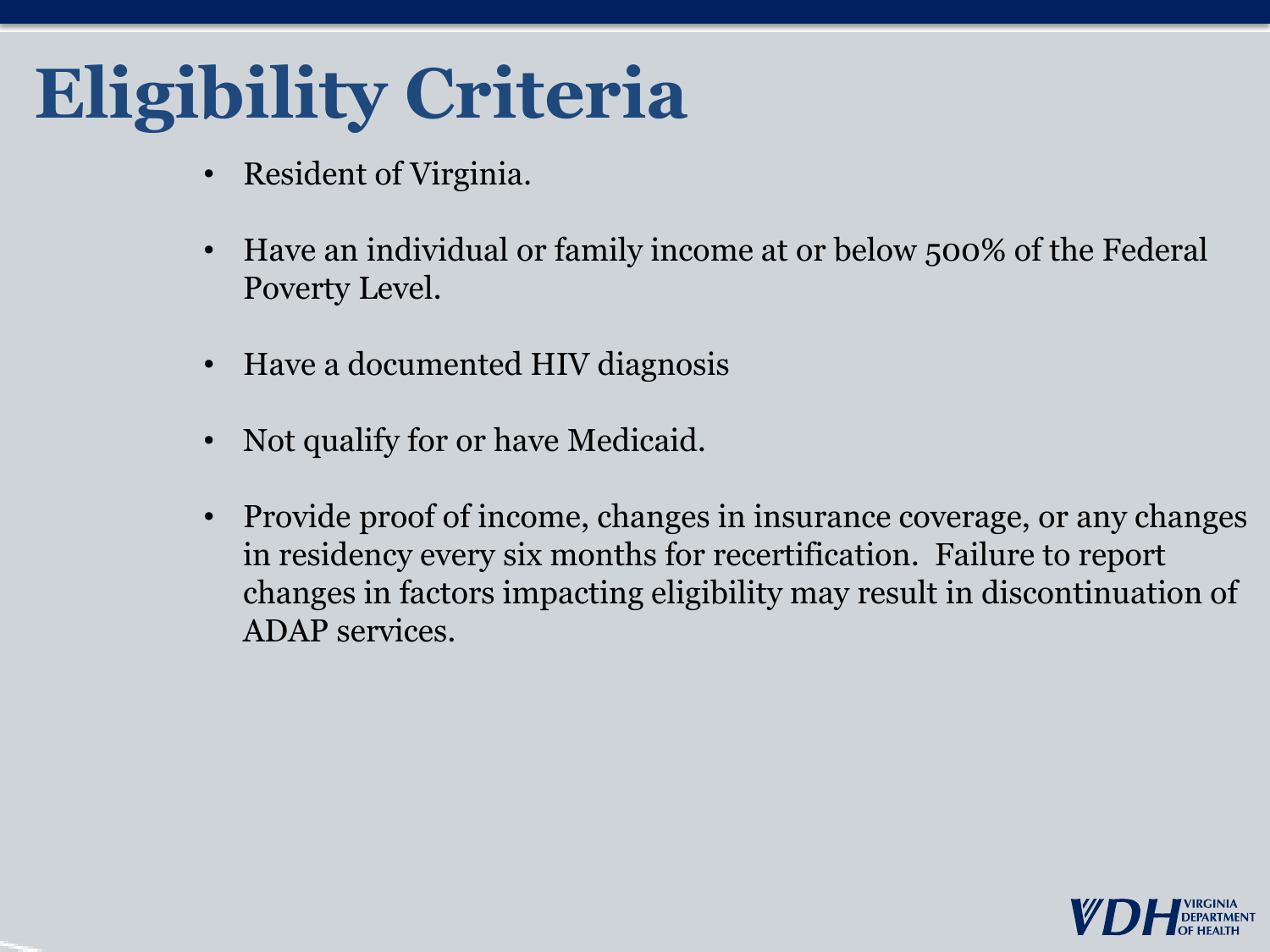# **ADAP Service Options**

- **Direct ADAP** HIV/AIDS medications distributed through Local Health Departments (LHDs) or medication access sites across the state
	- **VDH pays for:**
		- Medications on ADAP formulary.
- **Health Insurance Marketplace Assistance Program (HIMAP)-** Clients obtain health insurance through the Affordable Care Act.
	- **VDH pays for:**
		- Monthly premiums for VDH approved ACA plans.
		- Medication copayments for medications approved by primary insurance.

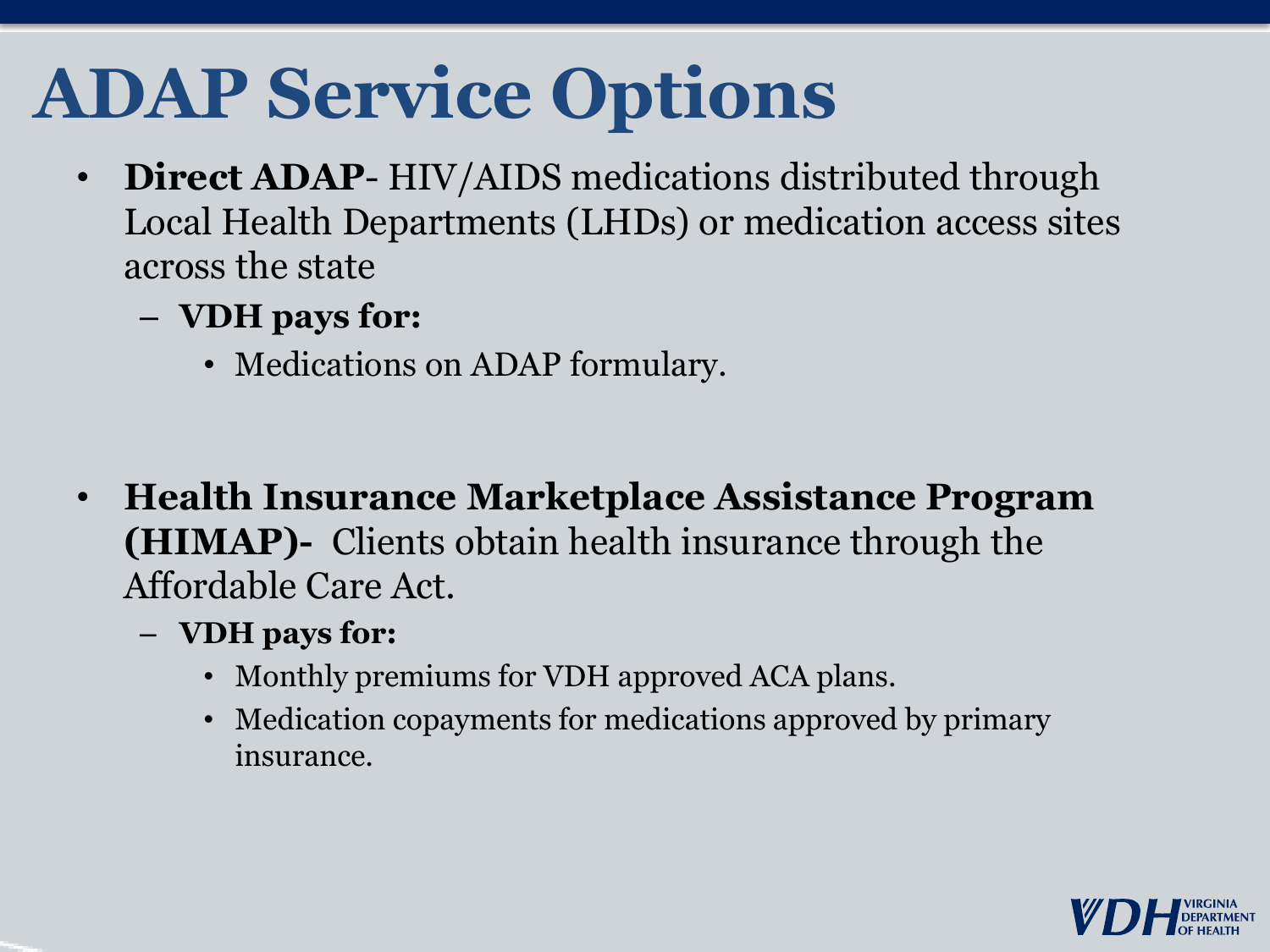## **ADAP Service Options**

- **Medicare Part D Assistance Program (MPAP)** Assists clients with Medicare Part D.
	- **VDH pays for:** 
		- Monthly premiums for Part D plan.
		- Medication copayments for medications approved by primary insurance (Part D plan).
- **Insurance Continuation Assistance Program (ICAP)-** Assists clients with certain private health insurance plans.
	- **VDH pays for:**
		- Medication copayments/deductibles for medications on ADAP formulary AND Ryan White Part B formulary.

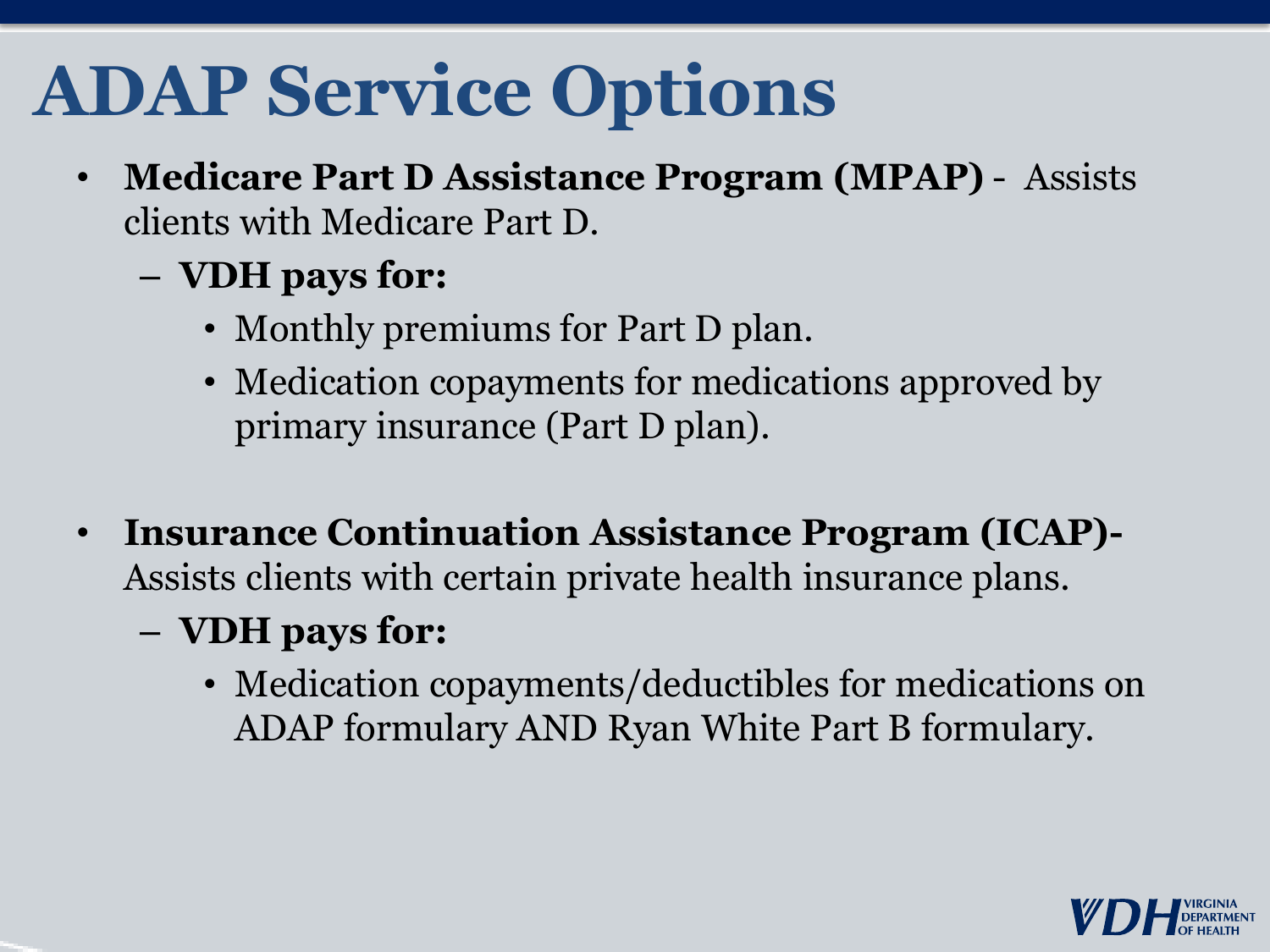#### **Enrollment Update**

#### Total:

#### Direct ADAP: HIMAP: MPAP: ICAP:

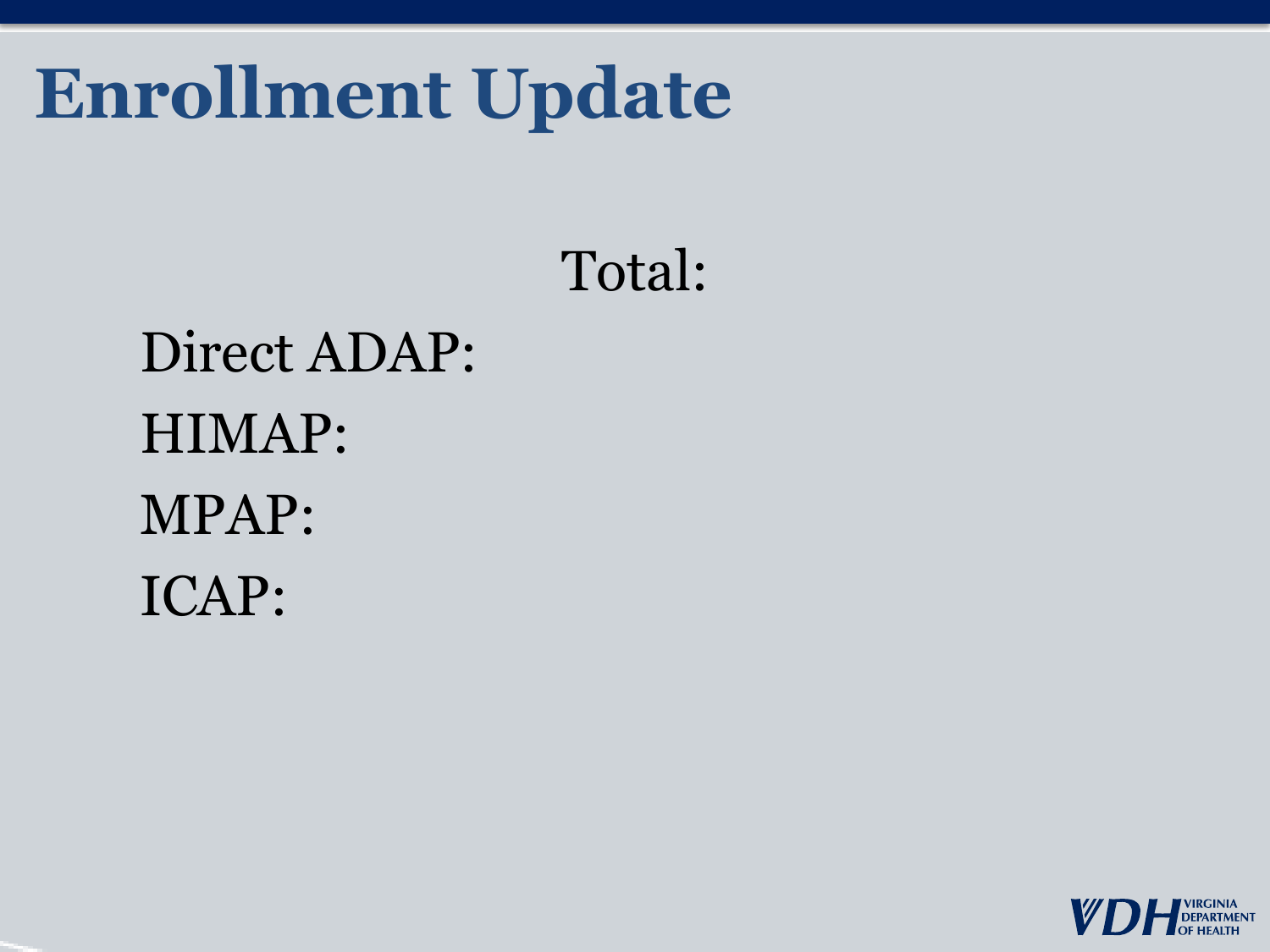



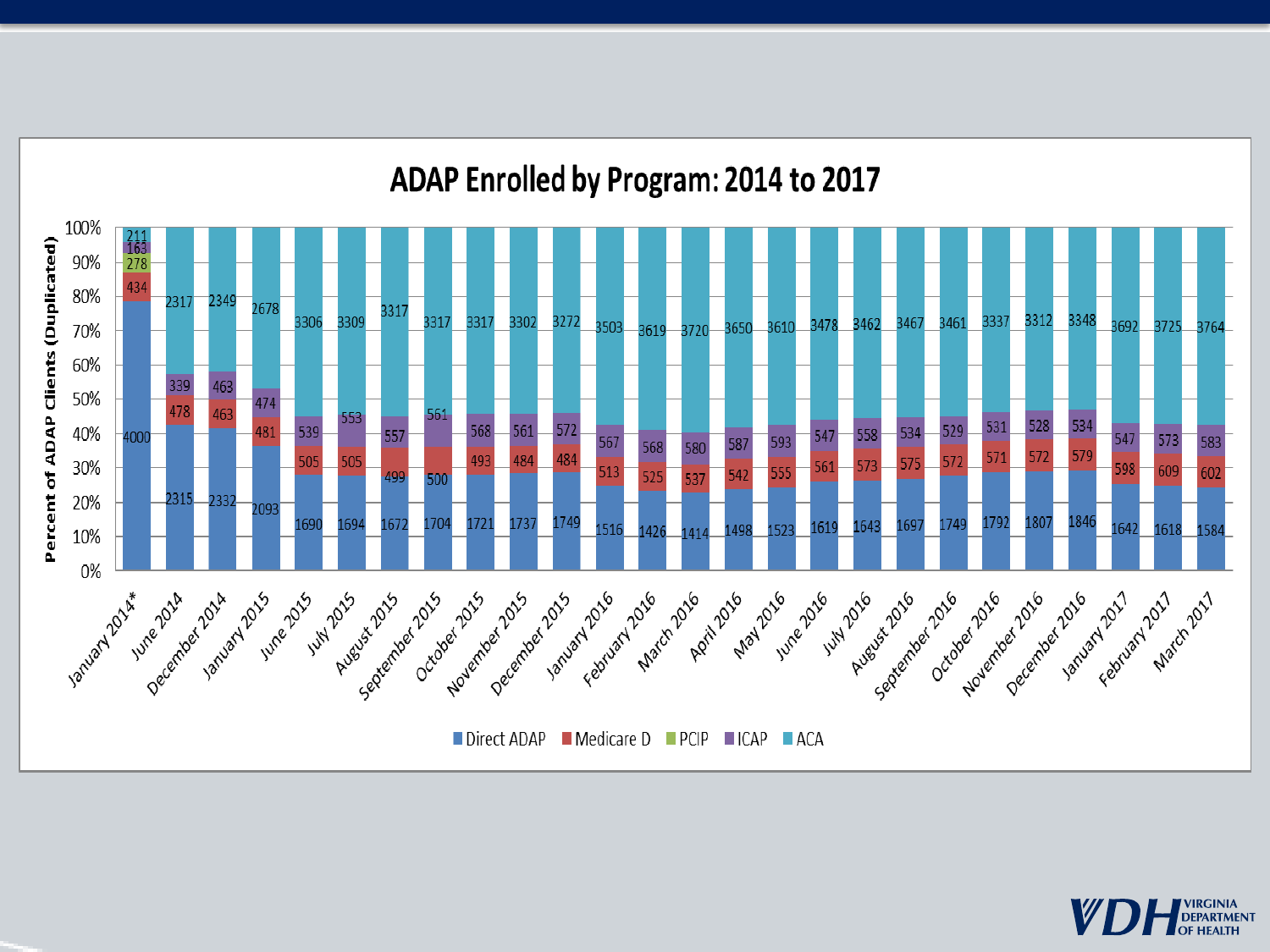

#### ADAP Clients Enrolled and Receiving Premium Assistance/Medications: Unduplicated 2014 to 2017

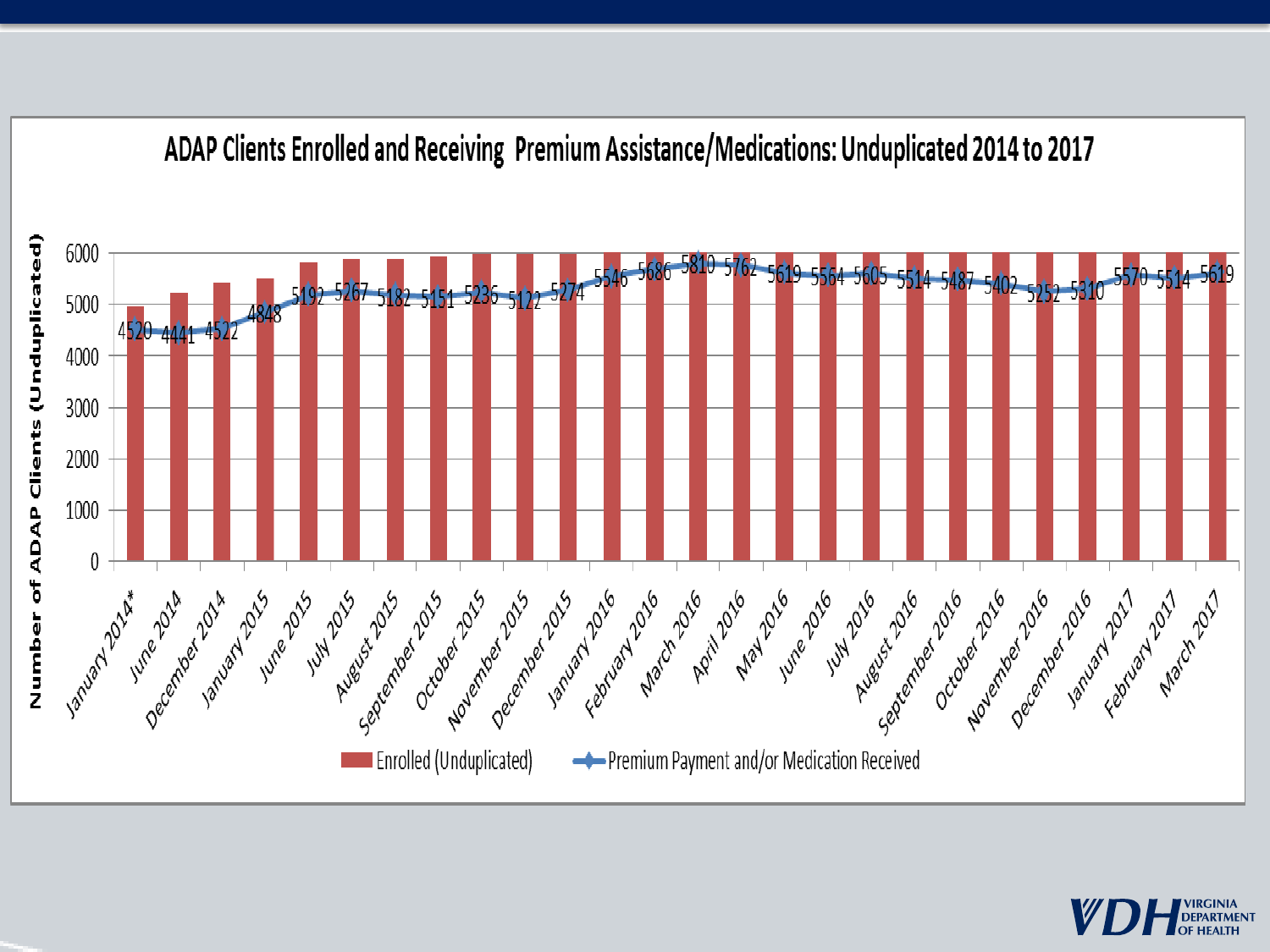#### **Recertification**

- The purpose of recertification is to ensure all ADAP clients meet current eligibility criteria.
- Every client is to complete recertification twice per year. VDH currently updated the recertification process and now conducts recertification during the clients last application date and 6 months after that date.

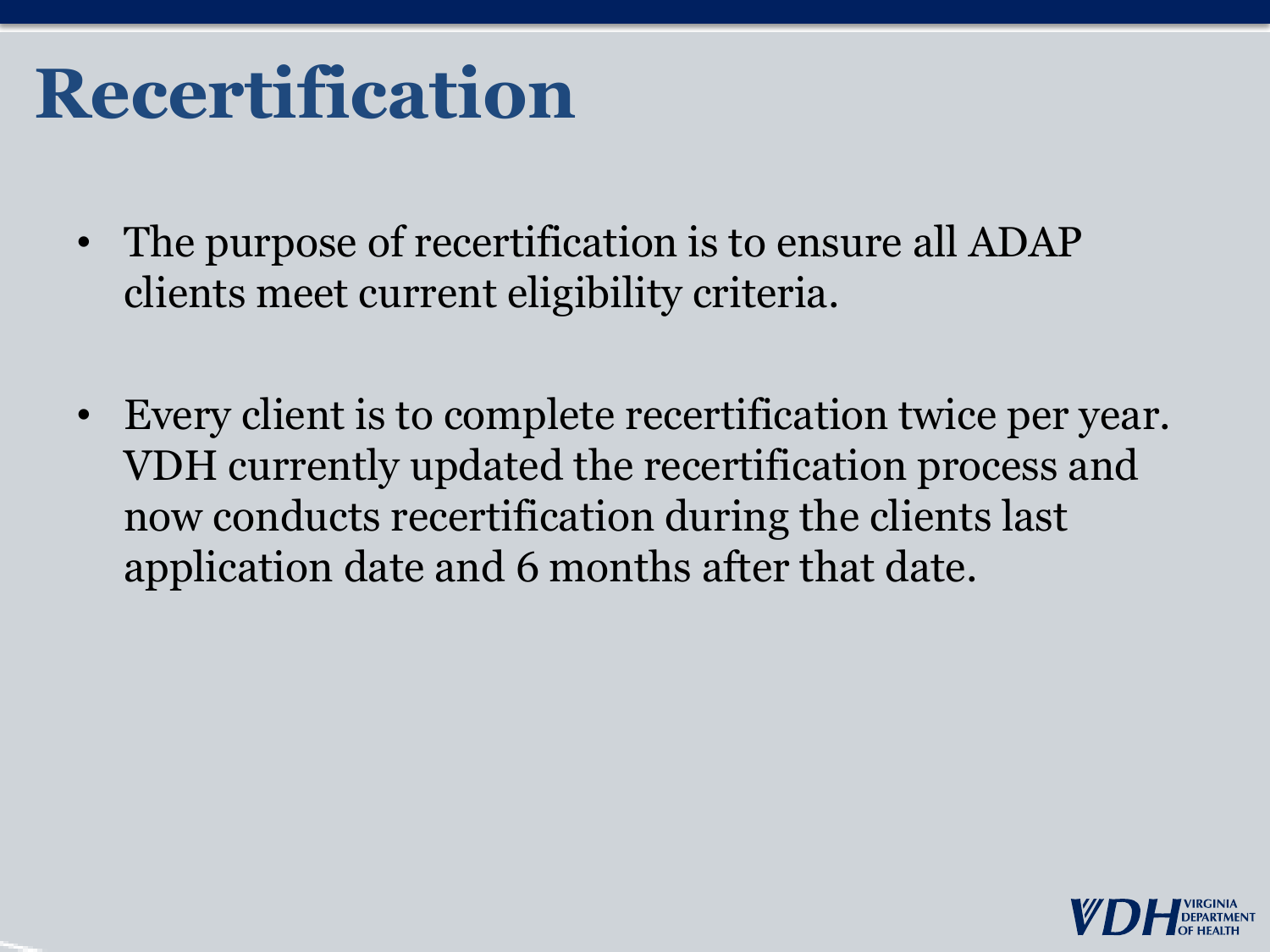## **Recertification Follow Up**

- Lists are sent to each medical provider 3 months prior to eligibility end date.
- Each recertification letter that is sent out, has a due date by which the materials need to be returned.
- VDH follows up with clients about missing supporting documentation. Clients that do not return recertification documents by due date are not eligible to receive Ryan White services.

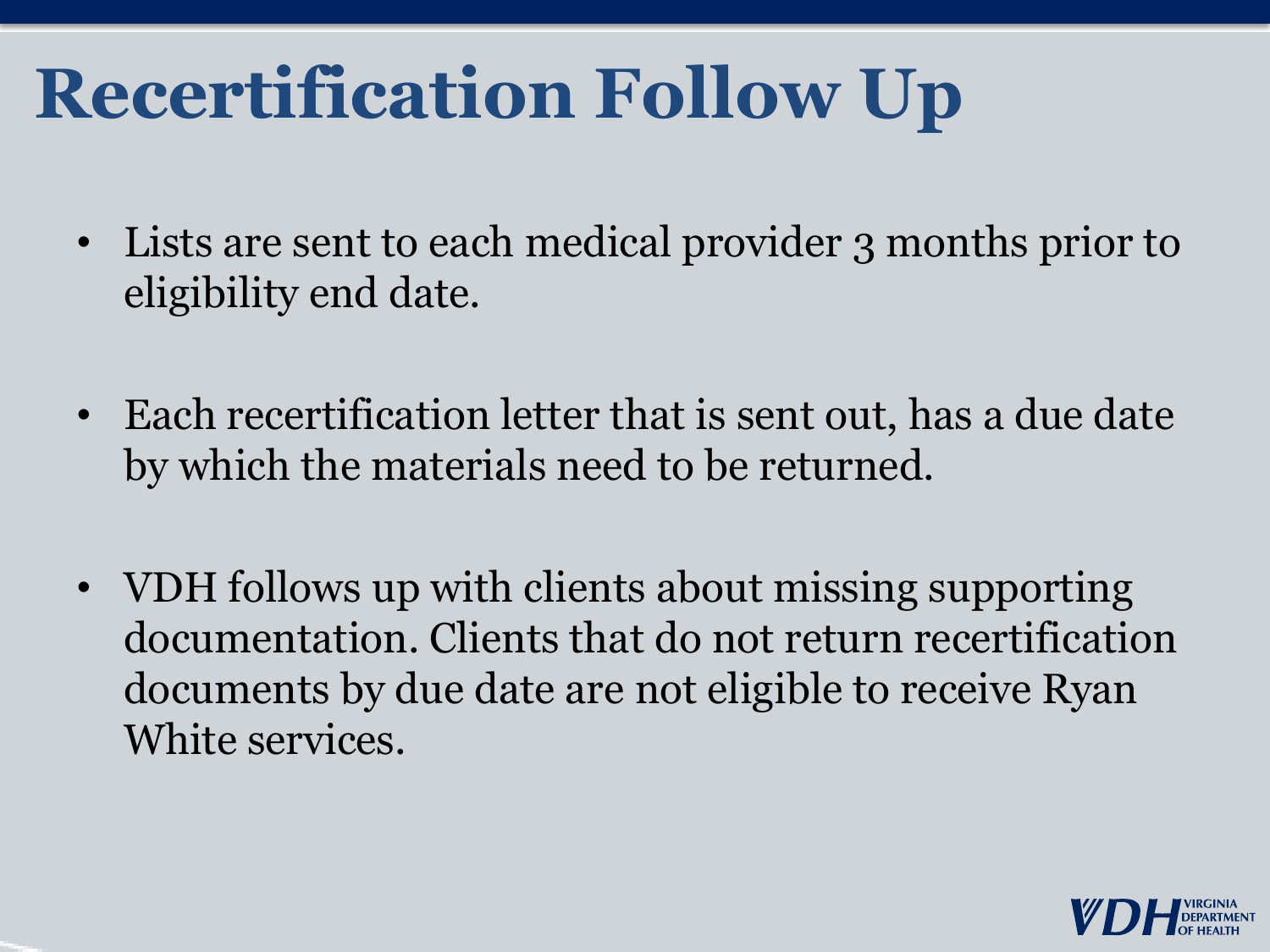## **ADAP Quarterly Calls**

- Held quarterly to inform stakeholders of any programmatic, policy and formulary updates.
- Opportunity to engage stakeholders, obtain feedback, and answer questions.

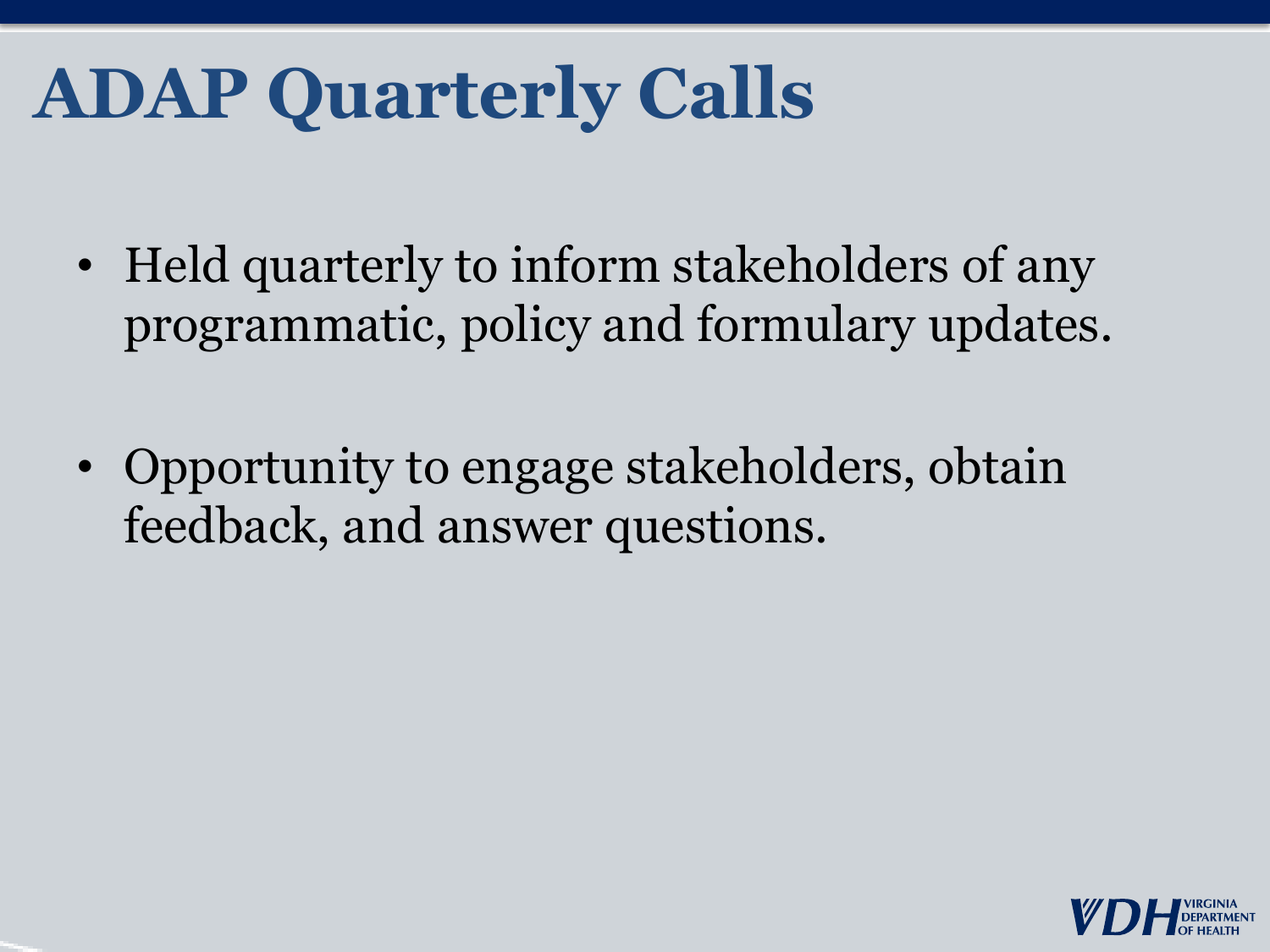## **Formulary**

- Includes over 100 medications
	- Includes medications from all ARV drug classes
	- Opportunistic Infection medications
	- Smoking Cessation medications and Nicotine Replacement Therapy products
	- Vaccines

• In June 2015, Hepatitis C medications were added to the formulary

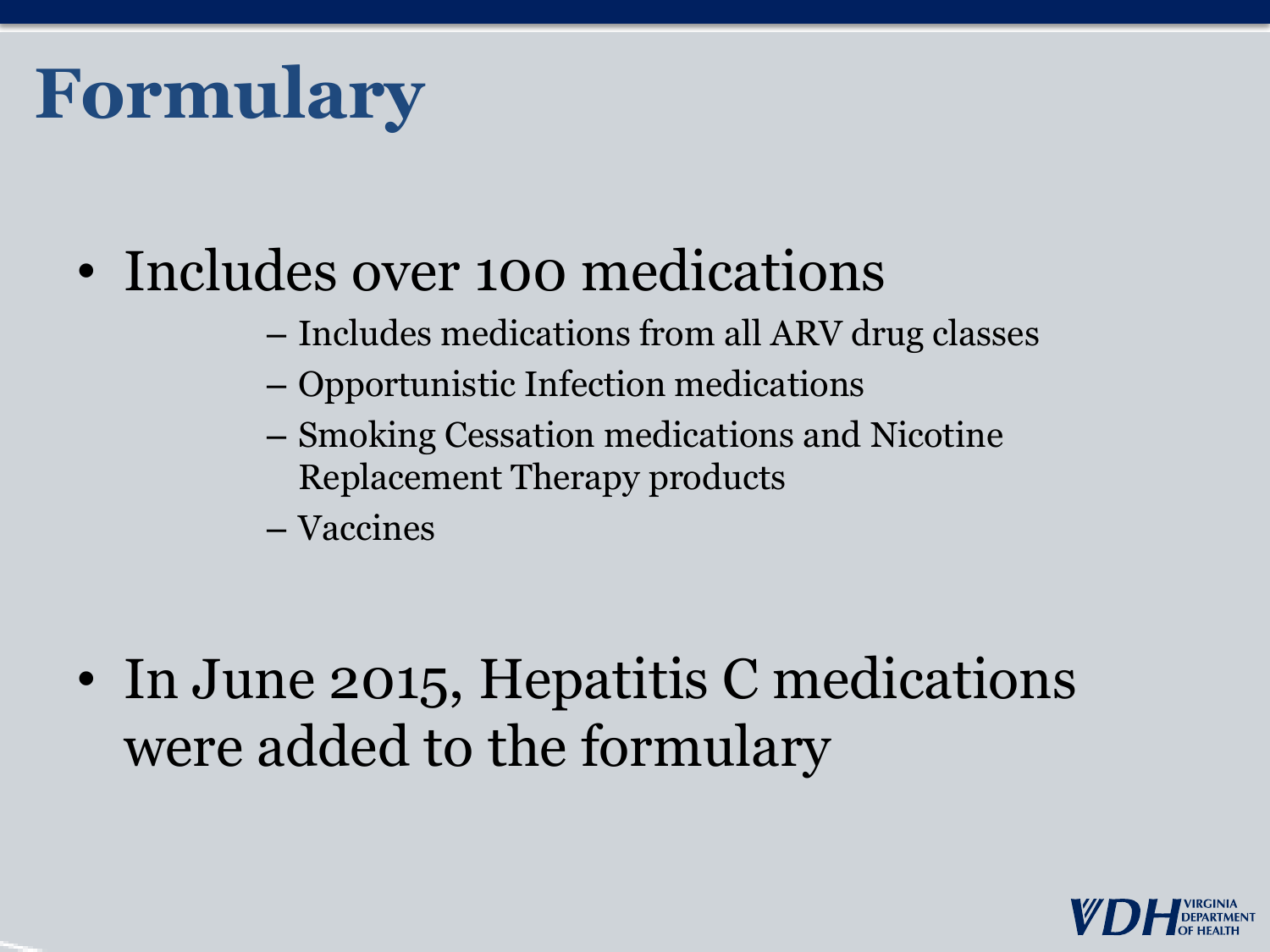## **Pharmacy Model**

- Central Pharmacy distributes Direct ADAP medications to over 100 LHDs and medication access sites across the state.
- Central Pharmacy tracks all ADAP medication purchases including the balance of available funds for medication purchase.

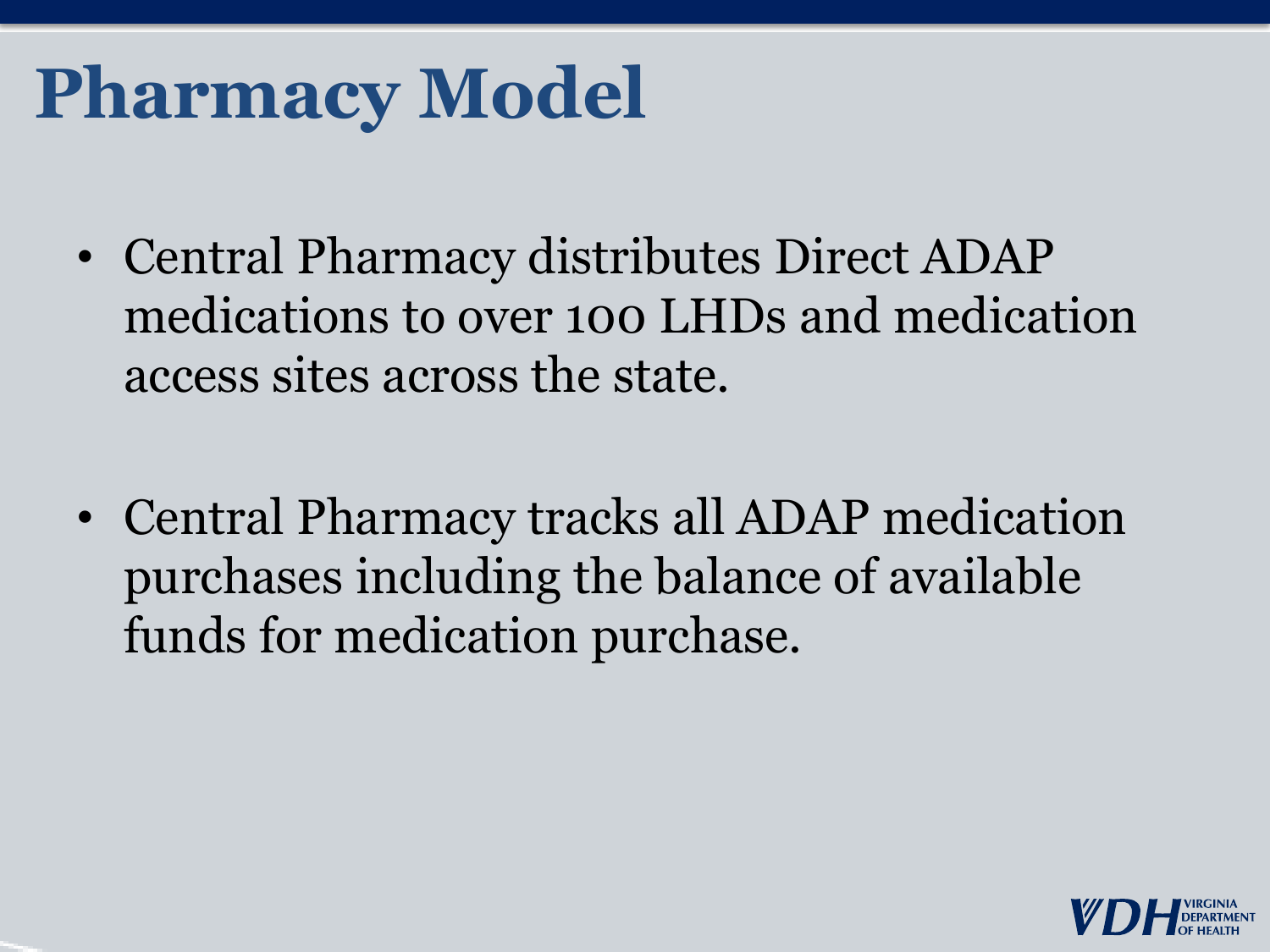#### **Affordable Care Act Implementation**

- Began with the Pre-Existing Condition Insurance Program (PCIP) in January 2013.
- Continued during the inaugural open enrollment period for the Affordable Care Act (ACA) in 2014.

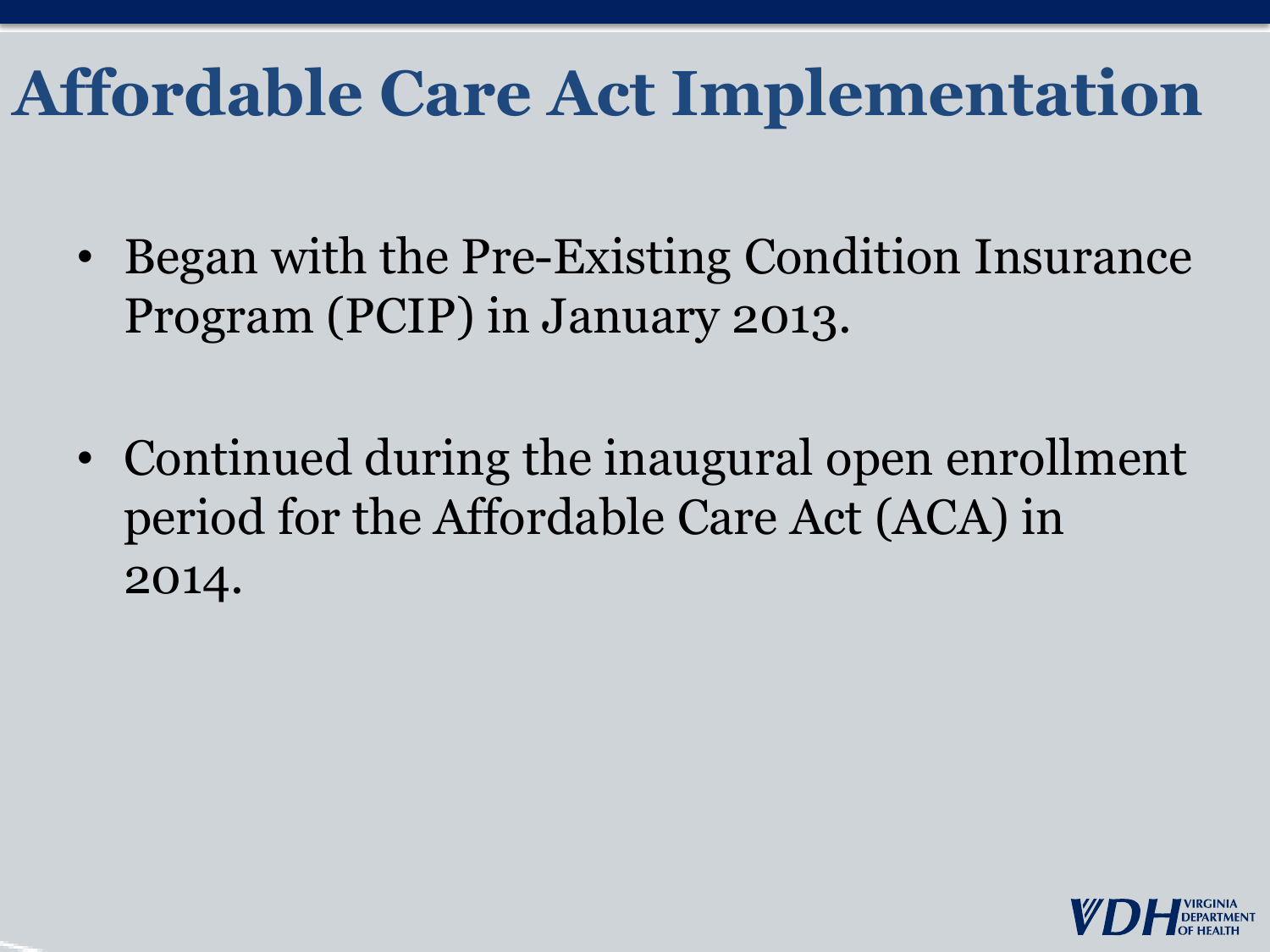## **ACA Implementation**

- VDH reviews insurance plans to ensure federal funds can be used towards premiums and medication copayments. Review criteria includes:
	- Premium Costs
	- Medication Formulary
	- Provider Network
	- Geographic coverage
- VDH worked with the Bureau of Insurance (BOI) to obtain access to the insurance plan information beginning in 2015.

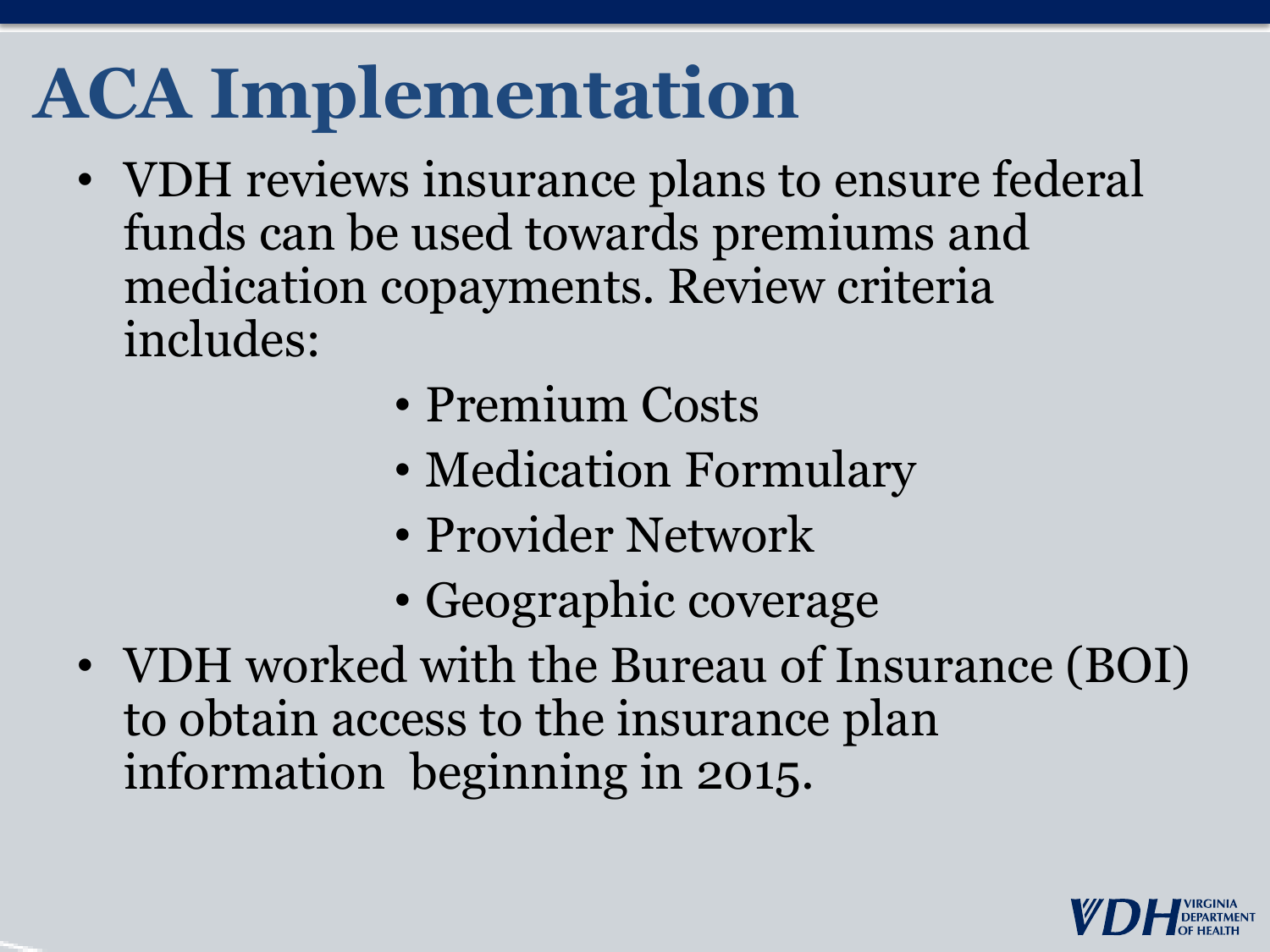## **Pharmacy Benefits Manager**

- VDH currently utilizes Ramsell for the insured population to access medications.
- There are over 1,200 retail pharmacies in Pharmacy Benefits Managers (PBMs) network.
- Provides:
	- Point of service drug cost-sharing
	- Drug utilization review
	- Service utilization reports
	- Help Desk Support

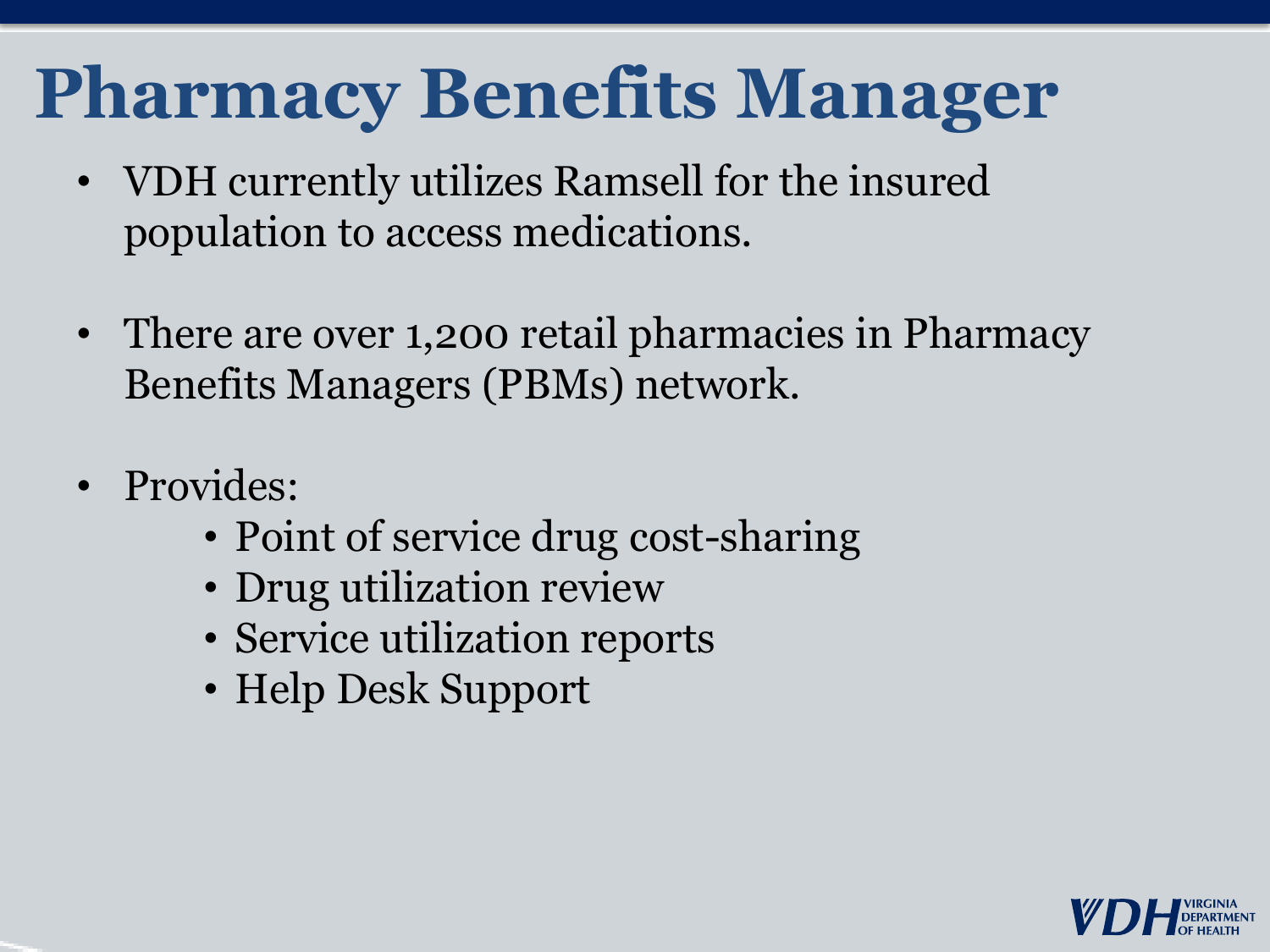## **Third Party Premium Payer**

• VDH contracted with Transition Assist to pay monthly premiums for health insurance from 2014 to August 2016.

• A contract with Benalytics was established in September 2016.

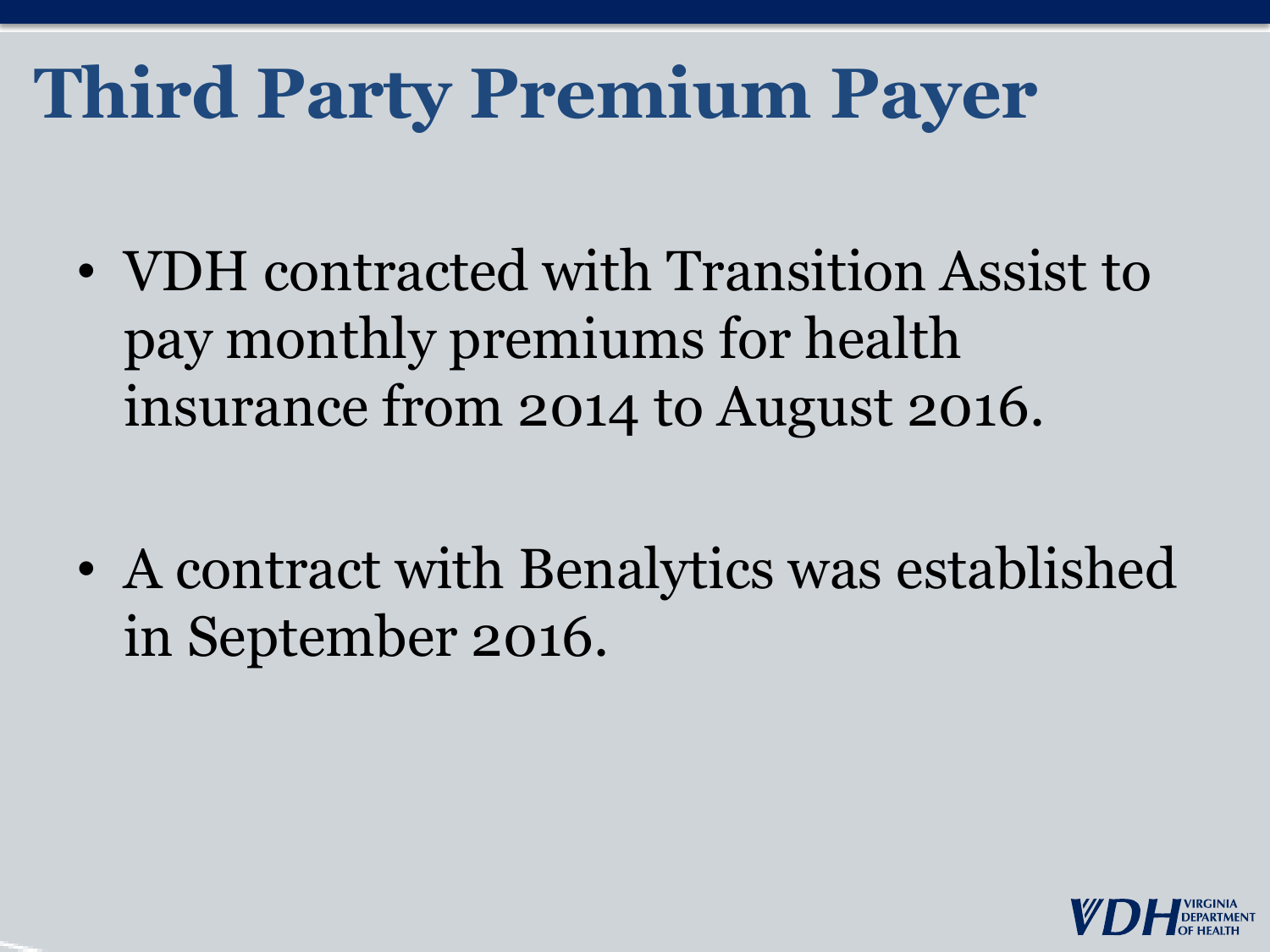#### **ADAP Advisory Committee**

- Created in 1996.
- Comprised of HIV/AIDS medical providers, a pharmacist, consumer, and LHD staff.
- Advises VDH on formulary changes, as well as programmatic, clinical, and educational issues as needed.
- Meetings held quarterly.